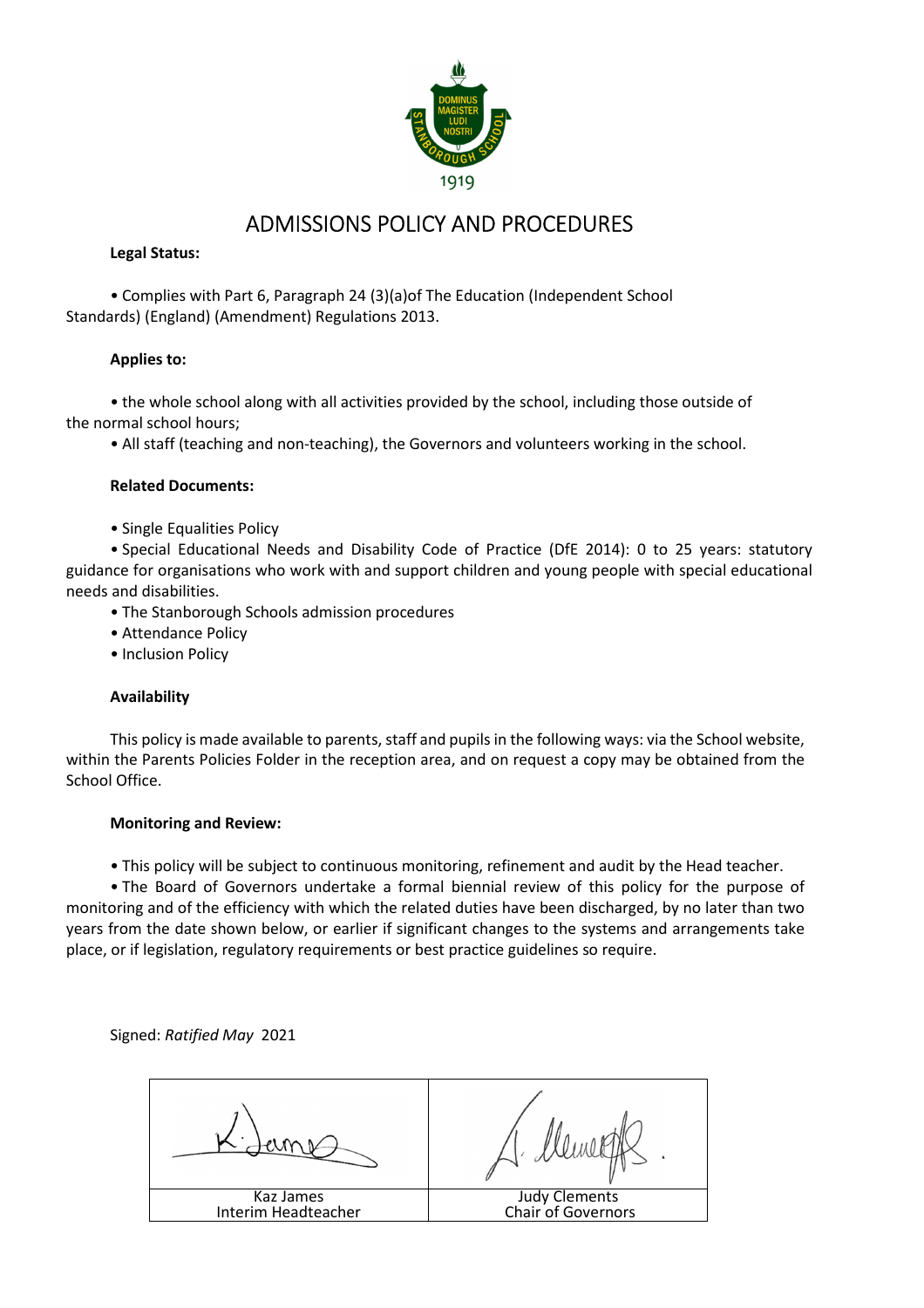Stanborough School is a selective co-educational independent school catering for boys and girls aged 11 to 16. Entry to Stanborough School is by assessment and in coming to a final decision on entry the Head teacher together with the appropriate senior staff will take other factors into consideration. The school will offer approximately 40 places per year group into the Secondary school (Years 7-8) and 40 places in (Years 9-11) if specific standards are met. No child is refused entry on the grounds of race, ethnicity, gender, religion or sexual orientation. Stanborough Secondary School admits pupils on the basis of an Entrance Examinations in English Language, Mathematics and Science, but entry is not based on academic criteria alone.

Admittance at Stanborough, is also based on receipt of a satisfactory reference from previous schools. An interview with a member of the Senior Leadership Team is then arranged for parents and the prospective pupil. The purpose is to gain further information relating to the interests of the prospective pupil, to seek to understand the expectations and aspirations of both parents and the prospective pupil, and to ensure that pupils and parents are supportive of the schools aims and ethos. Whilst priority is given to pupils of the Seventh-day Adventist faith, Stanborough School admits pupils from all religious backgrounds. We view the rich variety of ethnic and cultural background of its pupils as a strength and admit pupils of all academic abilities (see below). Stanborough International School admits pupils on the basis of interview or report from previous school. On entry into the school pupils are assessed in terms of level of English.

# Admissions procedures

- On receipt of a completed application form, with a handwritten essay (age related) from the child, along with an administration fee the child application is processed.
- The child is invited to sit an entrance exam this is followed by an interview with the parents/guardian of prospective pupils. Prior to the interview, where possible, a copy of the latest school report should be sent to the school in advance. The school will obtain a reference from the head of the previous school as part of the entry criteria.
- Prior to the child starting school, the school requires receipt of a recent medical certificate, along with any relevant information on the child's state of health.
- Entry to the school requires the parents/guardian to pay a deposit to hold the place. They are also required to sign a statement on how fees will be paid: in advance, or by standing order. (The school can suspend the child if this agreement is broken, without prior arrangements being made).
- Parents of children admitted to the school will be informed of data kept on their child and of their legal right to access this information.

In the case of Adventist children these procedures are followed:

- Church ministers are required to sign a form verifying that the child has at least one parent/guardian that is a practising member of the church.
- Parents can ascertain from their local church board if additional assistance towards the payment of the school fees might be available. Where payment is direct to the school, the church's contract with the school should be a signed statement that payments will be term/annual and by standing order.
- When a child transfers from one Adventist school to another, the school should ascertain that no debt has been left at the other school.
- At the start of each academic year there is an orientation day for new pupils and their parents. The school will also use this time to get a signed statement that payments will be term/annual or on standing order.
- Where learning difficulties are severe, Stanborough School will make reasonable adjustments to ensure that the School meets the needs of the pupil.

# Academic Performance

English as a Second Language (ESL) applicants are expected to be at or above a key stage level in their own native language school systems. Key stage placement of an applicant who is accepted to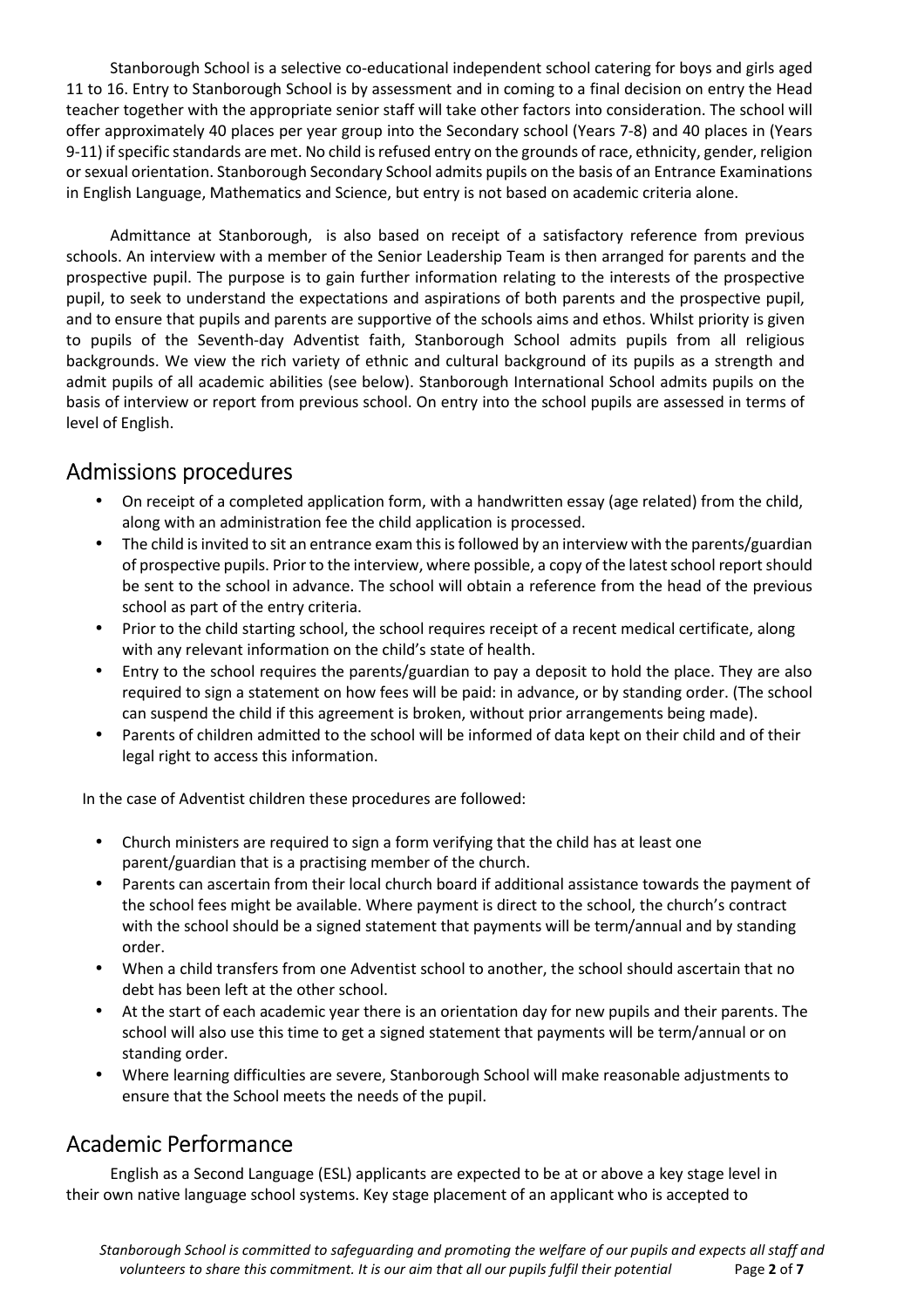Stanborough is decided by the Registrar in collaboration with the Director for EFL and is not necessarily dependent on the key stage placement in a previous school.

Should any applicant's classroom performance indicate that ESL instructions may be required, an appropriate examination will be administered. Following the examination, the applicant will be placed in the ESL programme appropriate to the results.

### Class Size

There is a maximum number of twenty pupils per class. In each class that has ESL pupils the proportion of ESL pupils may not exceed a level at which all applicants can effectively work in English. This number is determined for each class by the Registrar and the Director for EFL.

### **Transition**

In Stanborough School there are two types of transition-the transition of primary school students to secondary school and on to GCSE and the transition of ESL pupils from the EFL program into the main stream classroom fully. The English Department will be advised, by the Director for EFL, concerning the progress of the pupil and the time for transition.

The EFL Department has a policy of bringing a pupil to achieve a pass at C2 level, Cambridge exams before they permit a move to full mainstream lessons. At that stage, according to consideration of all aspects of the general progress of a pupil, they may attend the English lessons alongside his/her peers, or if it is felt expedient, with the group in the year below. For example, there is currently a pupil who attends Year 10 and Year 11 English classes, to be immersed in language so that he may absorb idiom and fluency.

Participation is expected by the pupil in Oral work, even where this may prove difficult. Initially this would take place either with another ESL pupil or on a rotating basis, within a small group of other pupils. These pupils are selected for their clarity of enunciation and expression or their tolerant attitude towards their peers.

Further participation will occur as ESL pupils are expected to take notes, (which will be checked regularly by the delivering teacher). Initially these may well be 'broken', poorly spelt or grammatically incorrect, but involvement in the use of language produces improvement. Failure to improve will lead to inter-departmental discussions where the particular problems are addressed and, if necessary, further ESL training considered.

After a full half term, the ESL pupil will attempt to tackle written homework exercises. Initially, about 50% of the errors evident will be noted on the first page or paragraph, depending on the task, and then about 10% on subsequent work. The purpose is to offer advice concerning correct English in terms of idiom, agreement, spelling or tense, without de-motivating the pupil through expectations of perfection. As competence develops, so correction will become, correspondingly, more sophisticated and demanding.

During the subsequent half term, expectation will be for a full- length essay, with correction concentrating in ambitious vocabulary and complex sentence structures which are controlled and convincing. High levels of idiomatic expression and appreciation as well as fluency will be looked for within a well-organised and structured essay. Spelling errors will be underlined and the pupil will research the correct form.

From the time of entry to the integrated English set, the pupil will be presented with short stories from other cultures, to read as homework, such as 'The Pearl', GCSE Anthologies of short stories from other cultures such as 'Opening Words' (OCR) or 'Spotlight' (Edexcel) or AQA Option A Anthology1998 to 2004. They then move to 'Roll of Thunder' and 'Of Mice and Men', supplemented by the video, and individual texts , especially mythology stories. There is a good selection in the School Library.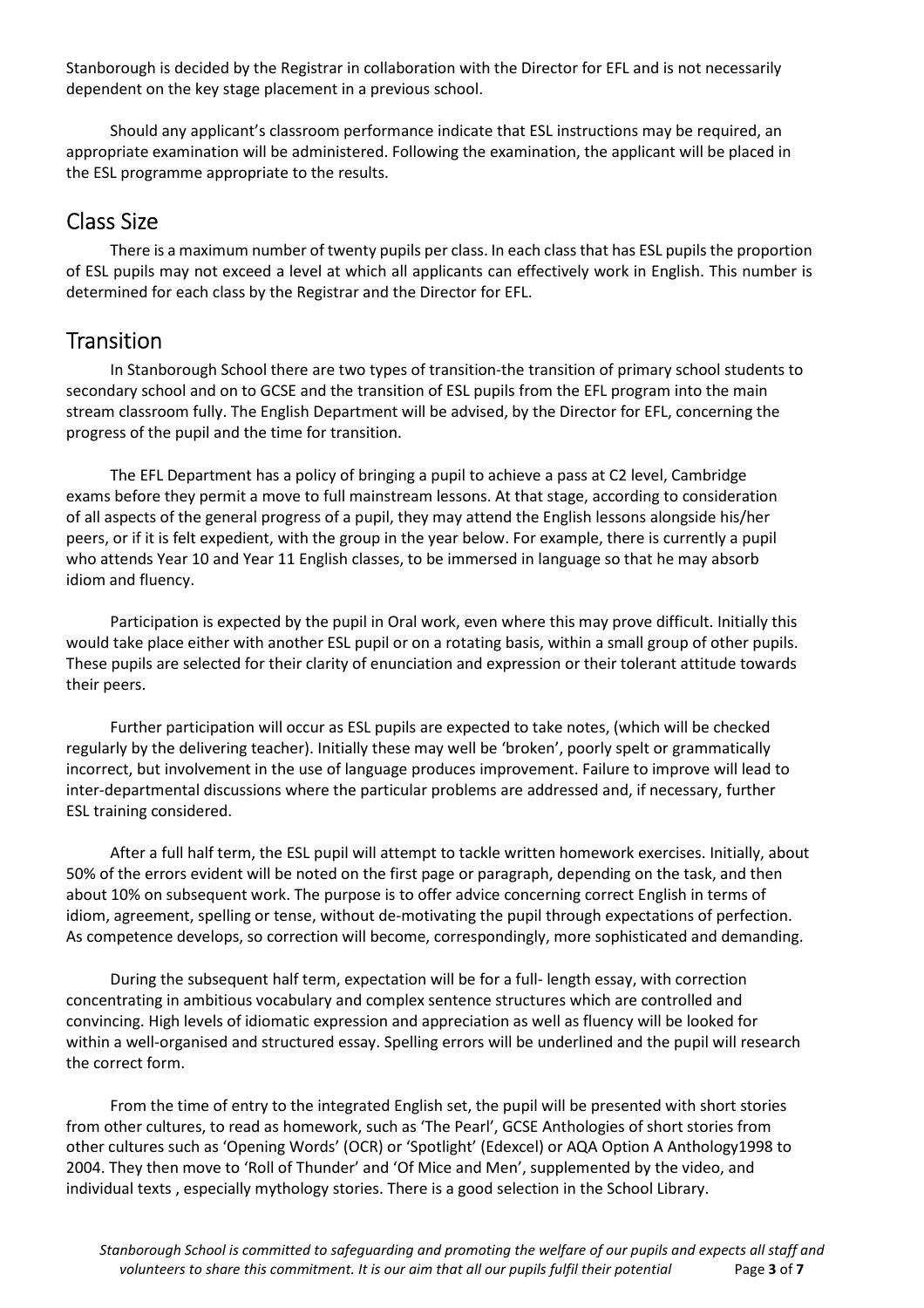Longer novels not on the course, are recommended such as 'The Chocolate War', 'The China Coin' or 'The Chinese Princess', or even 'Shane'. Some have enjoyed 'Noughts and Crosses'. The criterion at this stage is motivation and courage to read longer works and enjoy them. If the pupil chooses a text him/herself, then the English tutor must make every effort to acquaint him/herself with the text, through discussion or skim reading, so share the enjoyment of that book.

The pupil moves on to the videos of Shakespeare and reading texts such as 'The Enchanted Isle' or 'Lamb's Tales from Shakespeare', before tackling a Shakespeare text in original language, Oxford School Edition. This will initially be supplemented by Letts notes, before moving on to Penguin or Coles notes where available, before embarking on York Notes as their understanding of language becomes more sophisticated.

Reassurance is essential, to bolster confidence and enthusiasm for the language. Word games such as 'Call My Bluff' where the pupil works in conjunction with another and challenges other pupils or the tutor are very popular and beneficial. Constant discussion is called for with the pupil, ESL Staff, Form Teacher and the Boarding Staff or the pupil's Mentor. Other Subject Staff often have a perception worth seeking through consultation and such professional discussions ensure that the English tutor is not the only provider of the English language or correction.

Records must be kept up to date regarding the progress and specific needs of these pupils. School reports must be specific to enable the parents/guardians to understand what has been assessed, what achieved and what needs to be done. Within the bounds of common sense, reports should discriminate with attainments of peers, but never forget the effect of severe criticism, especially over something as precious as what and how you say something.

Until an ESL pupil is fully integrated within an English class, a Grade C will be awarded\*, assuming effort has been made, in half term grades so that GPA will not be distorted by language difficulties. (The ESL Department will grade according to their assessment procedures.)After full integration, normal grading will apply. A sudden drop in performance should not occur or the stages of progress will have been undertaken too early. In this event, a full discussion will occur within one working week of the results being issued with appropriate Staff.

As a School, we advertise that we offer a supportive, encouraging environment to enhance a pupil's learning opportunities. That is our pledge and the English Department will honour that. English is so enriching. Let us share it in any way possible.

### Years 7 through to 11

### **Entry to Year 7**

- is by our own entrance examination. We are mindful that each Primary school and Preparatory School works in a slightly different way and we are keen to enable every pupil to exhibit their skills. The entrance procedure to Stanborough School is therefore straight forward and accessible to all pupils whether they are joining us from a state school, independent school, from overseas or having elective home schooling. The entry procedure at 11+ is as follows:
- A one-hour paper in English testing a pupil's ability to understand a piece of literature on which a range of questions will be asked together with a piece of creative writing based on that passage.
- An exercise in Mathematics which lasts one hour and asks questions appropriate to the age of the pupil.
- An exercise in Science which lasts one hour and asks questions appropriate to the age of the pupil.
- An interview will take place with the Headteacher or a member of the Senior Leadership Team.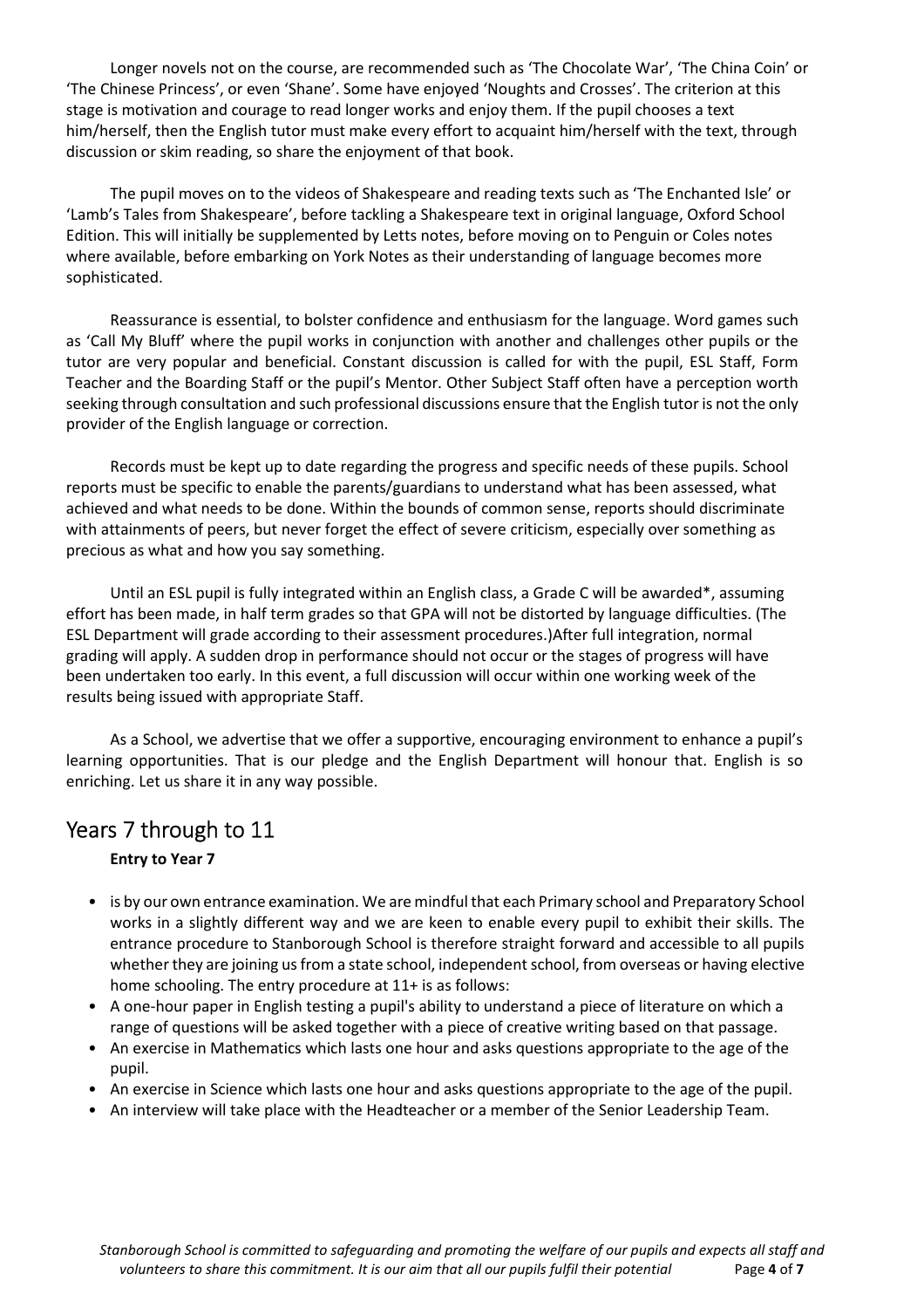The school will take into consideration the following when deciding whether to offer a place:

- A child's national examination results such as SATs and Common Entrance performance.
- The information from a confidential report which will be requested from the pupil's current school. This information includes behaviour, motivation, academic ability, attendance, baseline scores, SEND needs and safeguarding information.
- Furthermore, the child and family must be able to demonstrate that they share the same ethos and values as the school.
- Whether the school has the capacity to meet the child's needs (such as SEND).
- Whether the child is In KS4 and able to access the GCSE curriculum.

For security of the examination past papers will not be issued. Completed examination scripts will remain the property of Stanborough School and will not be released. Stanborough School does not use Common Entrance papers for entry purposes.

*English Paper***:** The paper tests a pupil's ability to understand a piece of literature on which questions will be asked together with a piece of creative writing based on that passage. The first question will be centered round a comprehension exercise based on a piece of given prose. The second question will be a piece of creative writing which may be based on the given piece of prose for question one.

*Mathematics Paper***:** This will be formed of a series of questions which will cover areas of mathematical skill that the pupils should have covered in their current schools.

In addition to the written procedures outlined above, all pupils are invited to a personal interview with the Head teacher or member of the Senior Leadership team during the examination procedure. This will offer them the opportunity to celebrate their achievements to date whilst enabling them to illustrate their many skills other than the academic. Once the registration form has been submitted the Registrar will confirm their application and provide dates for the entrance examination. Places at Stanborough School are offered on completion of a successful interview, satisfactory performance in the entrance examinations and a positive reference from the pupil's current school.

### References

Stanborough School aims to educate pupils who have a commitment to their work and will benefit from the structures operating at the school. For the benefit of all pupils at Stanborough School, those who have a poor attendance, behaviour or motivation record will not be considered for a place. A reference for each pupil seeking admission will be sought from the current school. This will be in the format of a questionnaire that will be simple for the school to complete but will give specific information enabling Stanborough School to make judgments. We are mindful that some parents will not wish us to formally contact their child's school at an early stage and therefore, as an alternative to the reference request, the latest copy of the child's written report will be acceptable.

### Previous Achievement

The previous overall achievement of each pupil will be taken into consideration. Educational attainment data will reviewed and parents are asked to fill in the application form with details of school activities, hobbies, sports clubs and achievements etc.

### Interview

We know that some pupils at a very young age do not necessarily shine in written examinations and therefore we place great emphasis on the personal interview. Each applicant will be invited into Stanborough School for a meeting with one of our senior staff. This will be an opportunity for pupils to share their strengths whilst undertaking some practical tasks. It is important for all candidates to perform well in the interview process as we consider it of equal importance to the written papers.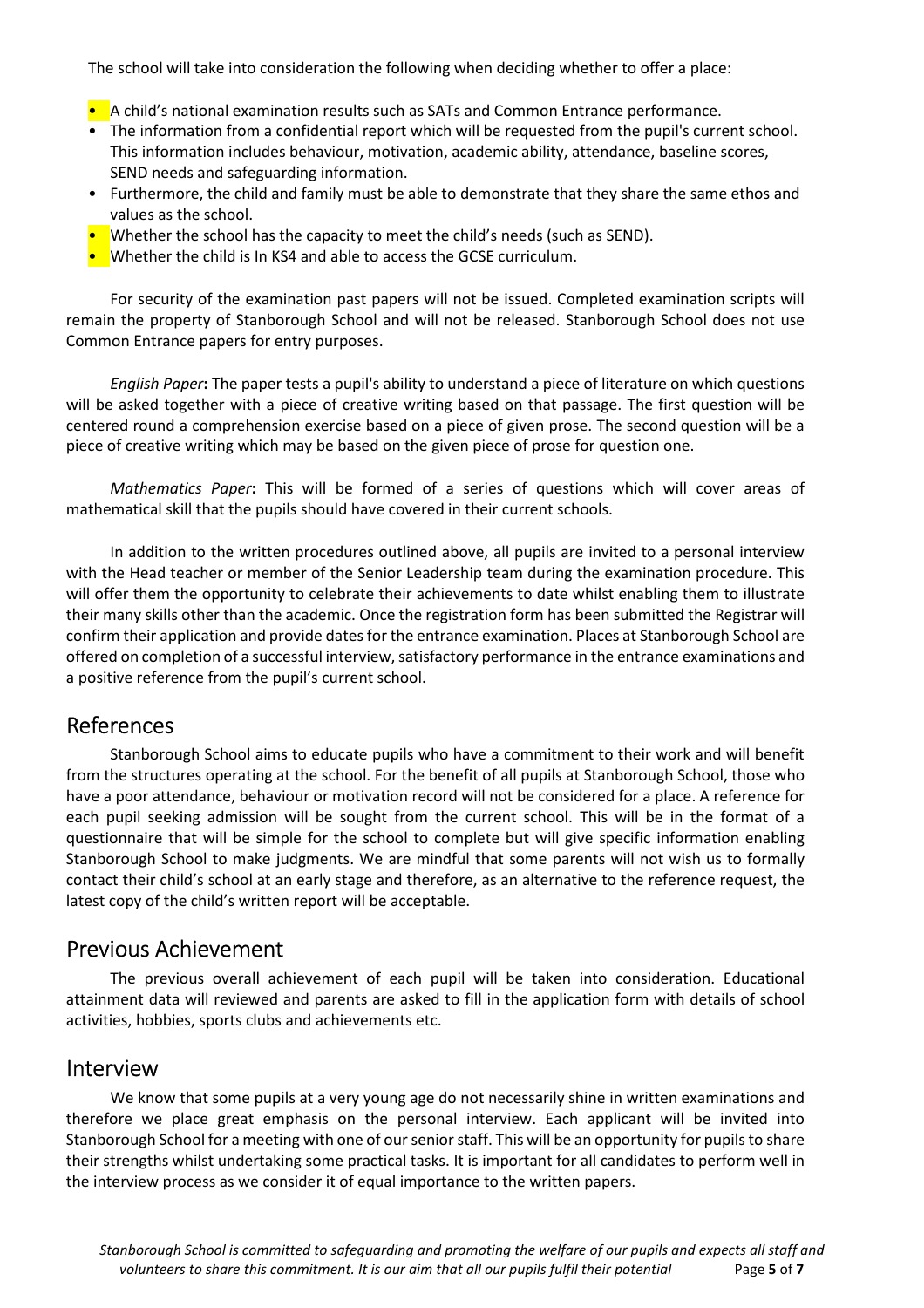### Pupils attending Stanborough Schools

Stanborough Schools include both the Secondary and the International School. Our policy is that once a pupil has been admitted into any year at the school, we will guarantee continuity right through to the end of Year 11. This removes the stress many parents and pupils experience when they are expected to jump through repeated entrance examination hurdles at various stages of their school career. The final decision on admission rests with the Head teacher of Stanborough School.

## Transfers from International School

Stanborough School uses Cambridge Examinations to determine the level of English for pupils who have English as a Second Language (ESL). When pupils have passed the C2 examination they are considered to be at a satisfactory level of English to become fully integrated into all subjects within Stanborough School. It should be noted that all ESL are integrated into normal classes at Stanborough School; to a great extent from their arrival at the school. They are withdrawn from various classes to attend ESL classes throughout the week. When they are withdrawn it is usually from classes where a high degree of English proficiency is expected and it is deemed that the pupil would be unable to maintaining a satisfactory level of performance in these classes. These subjects could include English, Religious Education, History etc. which all require a high level of English. They are not withdrawn from other core subjects such as Mathematics, the Sciences and Computer Science where, in general, they show a greater level of progress because the requirements are less language-based.

Admission to the ESL Department for applicants who have not demonstrated native competency in English follow the same set of procedures and criteria as for all other applicants. In addition, these applicants may be required to take an examination for English proficiency.

## Learning European Languages other than English

Applicants requesting to learn languages other than English (French, Spanish) may enter these classes for auditing and assessment. The Modern Foreign Language (MFL) Teacher will determine the competency of the applicant in the chosen language in conjunction with the academic performance in other subjects to determine the suitability of such request.

# Pupils with an Education, Health and Care Plan (EHCP)

Stanborough School recognizes that some pupils have special educational needs whether that is because they require specific support related to learning difficulties or whether they are gifted. The school has the structure through small class sizes and additional support to work with pupils who may have been diagnosed as mildly dyslexic etc. Parents are invited to discuss their individual requirements with the SENCo to ascertain the extent to which the school can meet the individual needs of the child.

Where a pupil who has an Educational Health Care Plan (EHCP) of Special Educational Needs is admitted to Stanborough School, we will always consult with parents and, where appropriate, the Local Authority to ensure that the required curriculum is provided for as set out in the EHCP, including the full National Curriculum if this is specified.

We will also co-operate with the Local Authority to ensure that relevant reviews, including the annual review, are carried out as required by regulation and best practice. Any additional services that are needed to meet the requirements of the EHC Plan will be charged, either directly to the parents, or the Local Authority if they are responsible for the fees and Stanborough School is named in the EHC Plan. Our school has a policy and procedures for pupils with *Special Educational Needs and Disabilities* (SEND)

## Pupils requiring English as an Additional Language

*Stanborough School is committed to safeguarding and promoting the welfare of our pupils and expects all staff and volunteers to share this commitment. It is our aim that all our pupils fulfil their potential* Page **6** of **7** We do not regard pupils as having a 'learning difficulty' solely because the 'language or medium of communication of the home is different from the language in which he or she is or will be taught' (Education Act 1996, Section 312(1), (2) and (3). However, pupils for whom English is an additional language (EAL) will be provided with appropriate support provided they meet the Stanborough School academic criteria. They